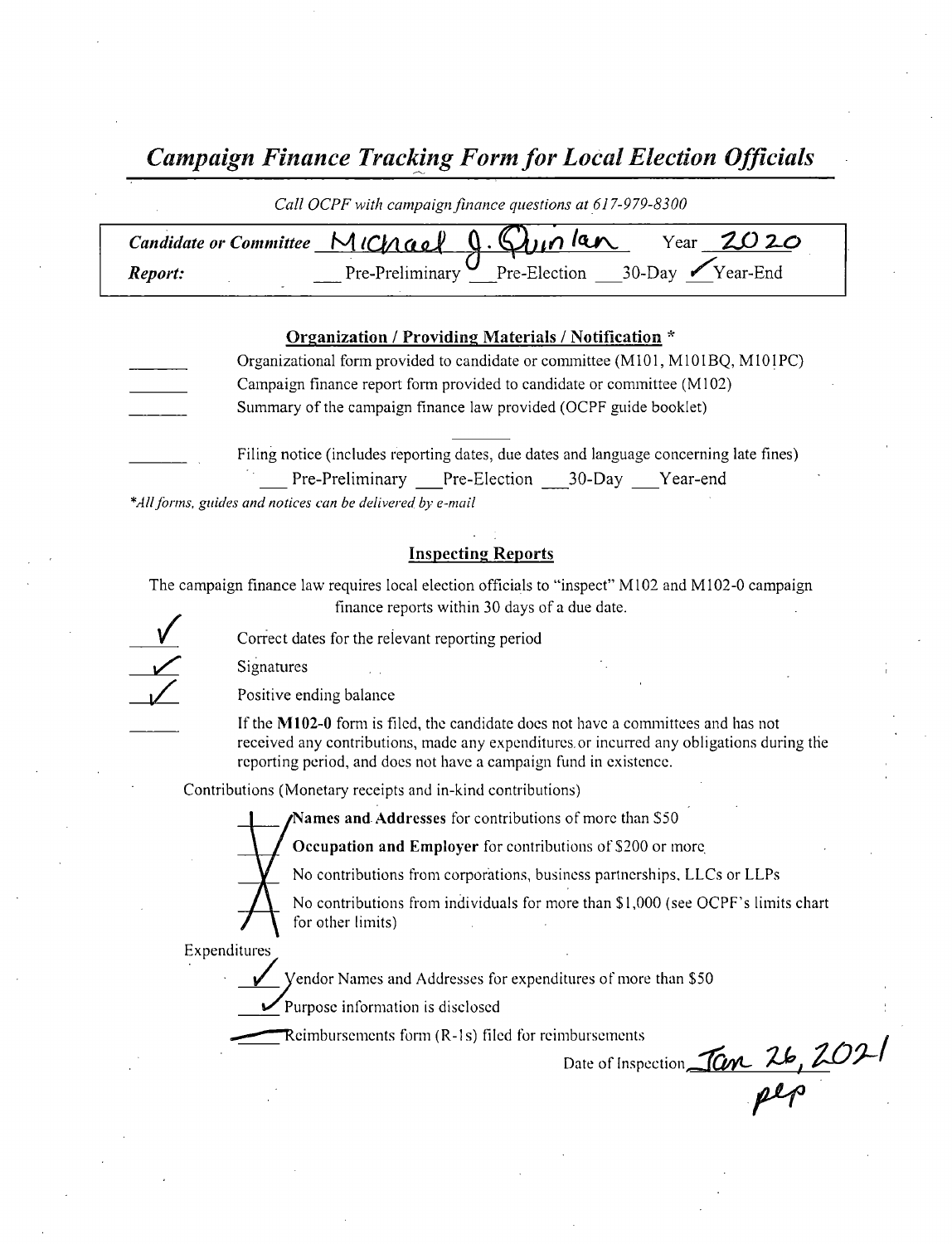Note on Campaign Finance Reports for Michael Quinlan Jr.

Hello,

You will find three reports enclosed in this packet. Two are revised reports from 2019, and one if the current year end report for 2020. A revision was made to the Pre-Election report in 2019 to remove a \$100 expense that was not paid out. Removing this expense altered the final balance of this report, and which prompted a revised year-end report for 2019. The revised year-end report for 2019 corrects the starting and ending balance.

If you have any questions please feel free to reach out to me directly.

Respectfully,

 $\sqrt{f_{\mu}}$ 

Emily Fitzgerald Treasurer, Committee to Elect Michael Quinlan 413- 770- 1336 Efitzgerald14@hotmail. com

| g | F. |                                                      | 딜 |  |
|---|----|------------------------------------------------------|---|--|
|   |    | JAN 2 0 2021                                         |   |  |
|   |    | <b>CITY CLERKS OFFICE</b><br>NOHTHANIP FON, MA 01060 |   |  |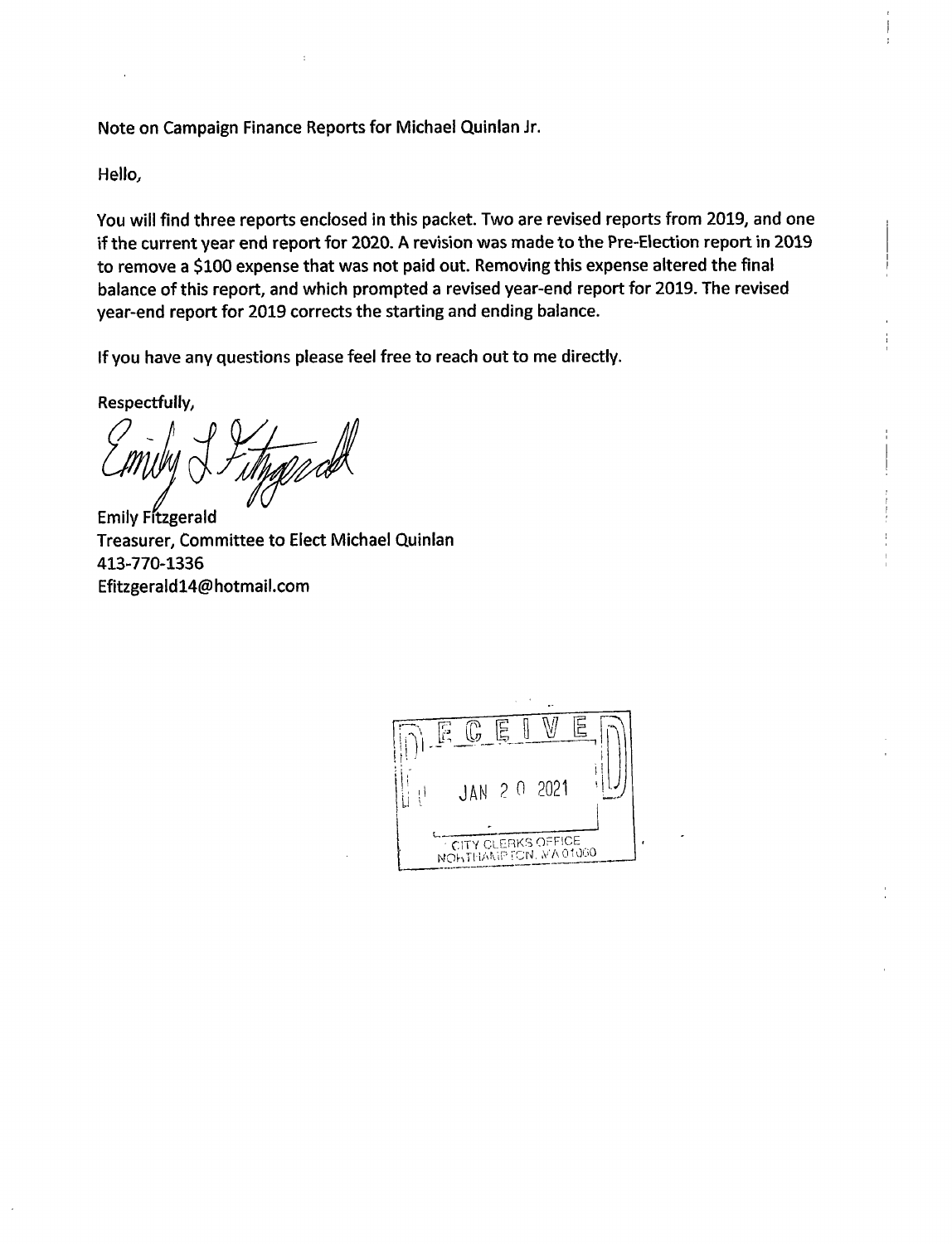

# Form CPF M 102: Campaign Finance Report Municipal Form

Office of Campaign and Political Finance

| of Massachusetts                                                                                                                                                                                                                                                                                                                                                                                                                                                                                                                                                                                                                                                                       | File with: City or Town Clerk or Election Commission                                                                                                                                                                                                                                                                                                               |
|----------------------------------------------------------------------------------------------------------------------------------------------------------------------------------------------------------------------------------------------------------------------------------------------------------------------------------------------------------------------------------------------------------------------------------------------------------------------------------------------------------------------------------------------------------------------------------------------------------------------------------------------------------------------------------------|--------------------------------------------------------------------------------------------------------------------------------------------------------------------------------------------------------------------------------------------------------------------------------------------------------------------------------------------------------------------|
| Fill in Reporting Period dates:<br><b>Beginning Date:</b><br>1/1/2020                                                                                                                                                                                                                                                                                                                                                                                                                                                                                                                                                                                                                  | <b>Ending Date:</b><br>12/31/2020                                                                                                                                                                                                                                                                                                                                  |
| Type of Report: (Check one)<br>8th day preceding election<br>3th day preceding preliminary                                                                                                                                                                                                                                                                                                                                                                                                                                                                                                                                                                                             | 30 day after election<br>$\overline{X}$ year-end report<br>dissolution                                                                                                                                                                                                                                                                                             |
| Michael J Quinlan Jr<br>Candidate Full Name (if applicable)<br>City Council, Ward One, Northampton MA<br>Office Sought and District                                                                                                                                                                                                                                                                                                                                                                                                                                                                                                                                                    | Committee to Elect Michael Quinlan<br><b>Committee Name</b><br>Emily Fitzgerald<br>Name of Committee Treasurer                                                                                                                                                                                                                                                     |
| 712 Bridge Road, Northampton MA 01060<br><b>Residential Address</b><br>michaelquinlannorthampton@gmail.com<br>E-mail:<br>413-575-0450<br>Phone # (optional):                                                                                                                                                                                                                                                                                                                                                                                                                                                                                                                           | 712 Bridge Road, Northampton MA 01060<br><b>Committee Mailing Address</b><br>michaelquinlannorthampton@gmail.com<br>E-mail:<br>413-575-0450<br>Phone # (optional):                                                                                                                                                                                                 |
| SUMMARY BALANCE INFORMATION:                                                                                                                                                                                                                                                                                                                                                                                                                                                                                                                                                                                                                                                           |                                                                                                                                                                                                                                                                                                                                                                    |
| Line 1: Ending Balance from previous report                                                                                                                                                                                                                                                                                                                                                                                                                                                                                                                                                                                                                                            | 2,191.09                                                                                                                                                                                                                                                                                                                                                           |
| <b>Line 2:</b> Total receipts this period (page 3, line 11)                                                                                                                                                                                                                                                                                                                                                                                                                                                                                                                                                                                                                            | Ω                                                                                                                                                                                                                                                                                                                                                                  |
| <b>Line 3:</b> Subtotal (line 1 plus line 2)                                                                                                                                                                                                                                                                                                                                                                                                                                                                                                                                                                                                                                           | 2,191.09                                                                                                                                                                                                                                                                                                                                                           |
| Line 4: Total expenditures this period (page 5, line 14)                                                                                                                                                                                                                                                                                                                                                                                                                                                                                                                                                                                                                               | 756.76                                                                                                                                                                                                                                                                                                                                                             |
| Line 5: Ending Balance (line 3 minus line 4)                                                                                                                                                                                                                                                                                                                                                                                                                                                                                                                                                                                                                                           | 1,434.33                                                                                                                                                                                                                                                                                                                                                           |
| Line 6: Total in-kind contributions this period (page 6)                                                                                                                                                                                                                                                                                                                                                                                                                                                                                                                                                                                                                               | 0                                                                                                                                                                                                                                                                                                                                                                  |
| Line 7: Total (all) outstanding liabilities (page 7)                                                                                                                                                                                                                                                                                                                                                                                                                                                                                                                                                                                                                                   | 0                                                                                                                                                                                                                                                                                                                                                                  |
| Line 8: Name of bank(s) used: Florence Savings Bank                                                                                                                                                                                                                                                                                                                                                                                                                                                                                                                                                                                                                                    |                                                                                                                                                                                                                                                                                                                                                                    |
| <b>Affidavit of Committee Treasurer:</b><br>I certify that I have examined this report including attached schedules and it is, to the best of my knowledge and belief, a true and complete statement of all campaign finance<br>activity, including all contributions, loans, receipts, expenditures, disbursements, in-kind contributions and liabilities for this reporting period and represents the campaign<br>finance activity of all persons acting under the authority or on behalf of this committee in accordance with the requirements of M.G.L. c. 55.<br>Signed under the penalties of perjury:<br>FOR CANDIDATE FILINGS ONLY: Affidavit of Candidate: (check 1 box only) | Date:<br>(Treasurer's signature)                                                                                                                                                                                                                                                                                                                                   |
| <b>Candidate with Committee</b>                                                                                                                                                                                                                                                                                                                                                                                                                                                                                                                                                                                                                                                        |                                                                                                                                                                                                                                                                                                                                                                    |
| Ñ<br>incurred any liabilities nor made any expenditures on my behalf during this reporting period that are not otherwise disclosed in this report.                                                                                                                                                                                                                                                                                                                                                                                                                                                                                                                                     | I certify that I have examined this report including attached schedules and it is, to the best of my knowledge and belief, a true and complete statement of all campaign finance<br>activity, of all persons acting under the authority or on behalf of this committee in accordance with the requirements of M.G.L. c. 55. I have not received any contributions, |
| <b>Candidate without Committee</b><br>I certify that I have examined this report including attached schedules and it is, to the best of my knowledge and belief, a true and complete statement of all campaign<br>finance activity, including contributions, loans, receipts, expenditures, disbursements, in-kind contributions and liabilities for this reporting period and represents the<br>campaign finance activity of all persons acting under the authority or on behalf of this candidate in accordance with the requirements of M.G.L. c. 55.                                                                                                                               |                                                                                                                                                                                                                                                                                                                                                                    |
| Signed under the penalties of perjury:                                                                                                                                                                                                                                                                                                                                                                                                                                                                                                                                                                                                                                                 | Date:<br>(Candidate's signature)                                                                                                                                                                                                                                                                                                                                   |

τ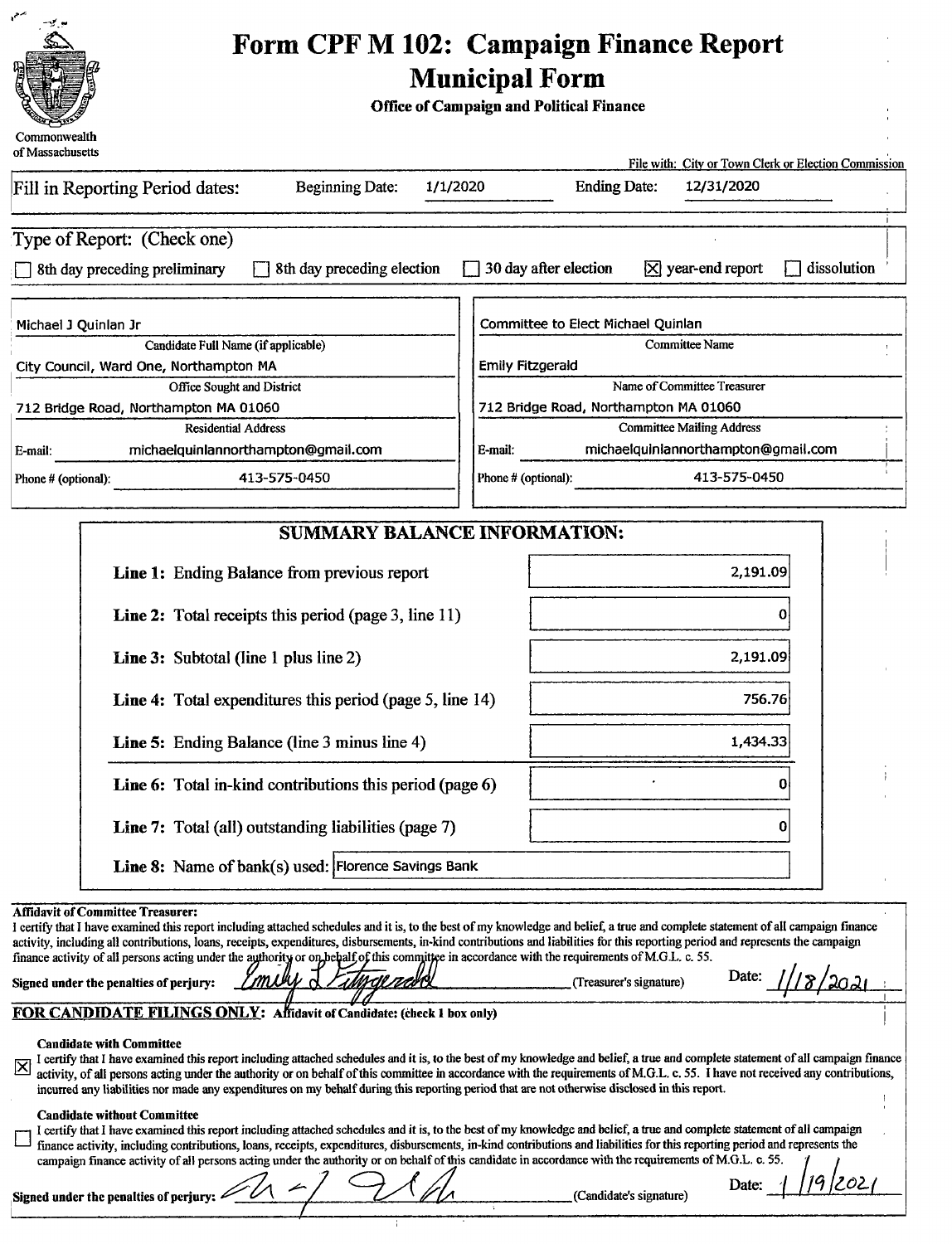# SCHEDULE B: EXPENDITURES

 $\mathcal{L}^{\mathcal{L}}$ فعرجت

M.G.L. c. 55 requires committees to list, in alphabetical order, all expenditures over\$ 50 in a reporting period Committees must keep detailed accounts and records of all expenditures, but need only itemize those over \$50. Expenditures \$50 and under may be added together, from committee records, and reported on line 13.

(A "Schedule B: Expenditures" attachment is available to complete, print and attach to this report, if additional pages are required to report all expenditures. Please include your committee name and a page number on each page.)

| Date Paid | <b>To Whom Paid</b><br>(alphabetical listing) | <b>Address</b>                                                                  | <b>Purpose of Expenditure</b>                                             | <b>Amount</b> |
|-----------|-----------------------------------------------|---------------------------------------------------------------------------------|---------------------------------------------------------------------------|---------------|
| 1/6/2020  | HighBrow                                      | 12 Crafts Ave, Northampton, MA<br>01060                                         | Inauguration Night Thank You<br>Dinner for Campaign Volunteers            | 360.13        |
| 9/10/2020 | BlueHost                                      | 1500 North Priest Drive, Suite<br>200, 2nd Floor, Tempe AZ 85281                | Website fees (web hosting,<br>domain name, privacy, and site<br>security) | 248.63        |
| 12/9/2020 | United States Postal Service                  | 37 Bridge Road, Northampton,<br>MA 01060                                        | Yearly rental of PO box                                                   | 148           |
|           |                                               |                                                                                 |                                                                           |               |
|           |                                               |                                                                                 |                                                                           |               |
|           |                                               |                                                                                 |                                                                           |               |
|           |                                               |                                                                                 |                                                                           |               |
|           |                                               |                                                                                 |                                                                           |               |
|           |                                               |                                                                                 |                                                                           |               |
|           |                                               |                                                                                 |                                                                           |               |
|           |                                               |                                                                                 |                                                                           |               |
|           |                                               |                                                                                 |                                                                           |               |
|           |                                               | Line 12: Total Expenditures over \$50 (or listed above)                         |                                                                           | 756.76        |
|           |                                               | Line 13: Total Expenditures \$50 and under* (not listed above)                  |                                                                           |               |
|           |                                               | Enter on page 1, line $4 \rightarrow$ Line 14: TOTAL EXPENDITURES IN THE PERIOD |                                                                           | 756.76        |

If you have itemized expenditures of\$50 and under, include them in line 12. Line <sup>13</sup> should include only those expenditures not itemized above. Page <sup>4</sup>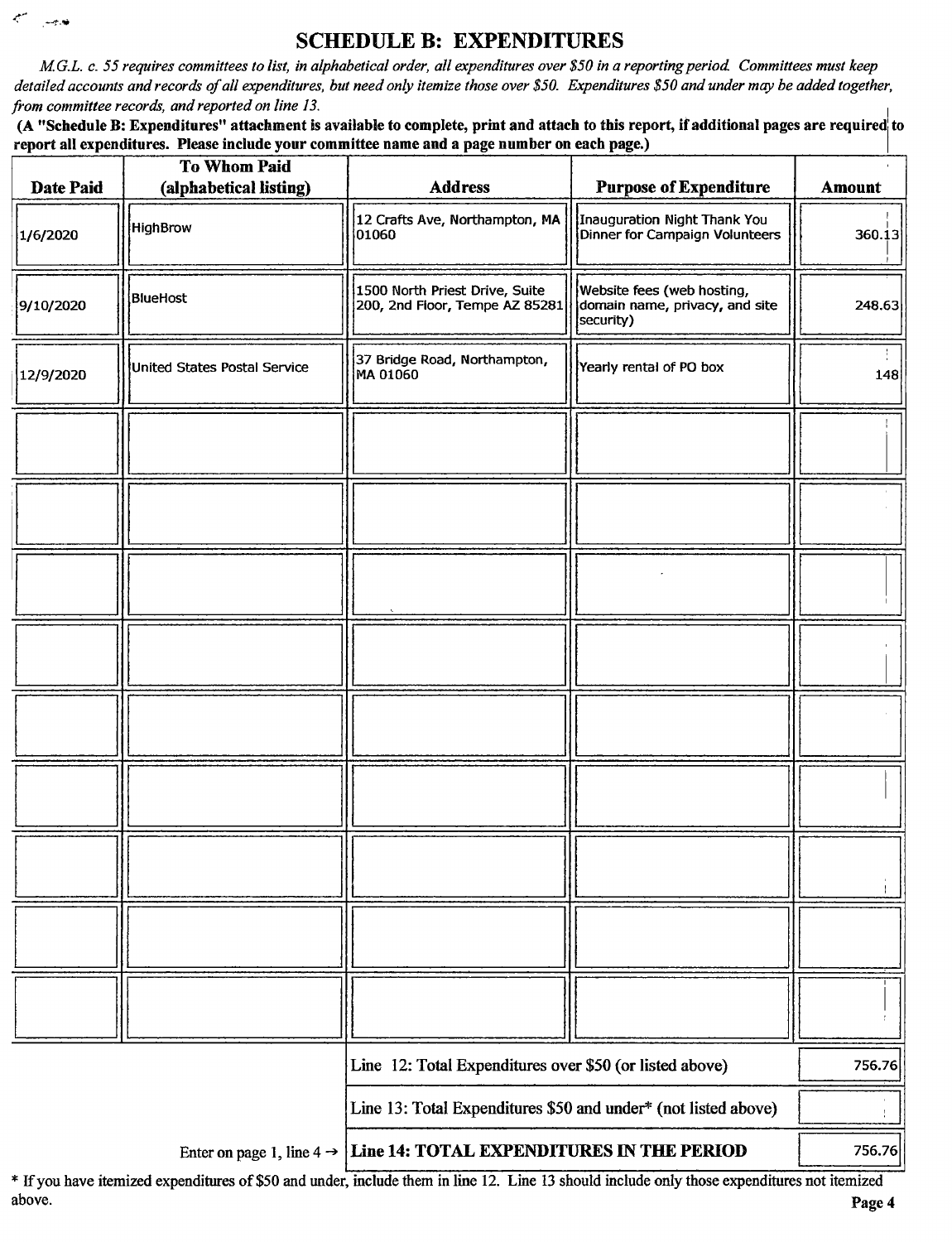| . Bevised                                                                                                                                                                                                                                                                                                                                      |                                                                      |                                                      |  |
|------------------------------------------------------------------------------------------------------------------------------------------------------------------------------------------------------------------------------------------------------------------------------------------------------------------------------------------------|----------------------------------------------------------------------|------------------------------------------------------|--|
| RANGE BA                                                                                                                                                                                                                                                                                                                                       | Form CPF M 102: Campaign Finance Report .                            |                                                      |  |
|                                                                                                                                                                                                                                                                                                                                                | <b>Municipal Form</b>                                                | Kevised                                              |  |
|                                                                                                                                                                                                                                                                                                                                                |                                                                      |                                                      |  |
|                                                                                                                                                                                                                                                                                                                                                | <b>Office of Campaign and Political Finance</b>                      | Report                                               |  |
| Commonwealth                                                                                                                                                                                                                                                                                                                                   |                                                                      |                                                      |  |
| of Massachusetts                                                                                                                                                                                                                                                                                                                               |                                                                      | File with: City or Town Clerk or Election Commission |  |
| Fill in Reporting Period dates:<br><b>Beginning Date:</b>                                                                                                                                                                                                                                                                                      | <b>Ending Date:</b><br>October 19, 2019                              | December 31, 2019                                    |  |
|                                                                                                                                                                                                                                                                                                                                                |                                                                      |                                                      |  |
| Type of Report: (Check one)                                                                                                                                                                                                                                                                                                                    |                                                                      |                                                      |  |
|                                                                                                                                                                                                                                                                                                                                                |                                                                      |                                                      |  |
| □ 8th day preceding preliminary □ 8th day preceding election □ 30 day after election ⊠ year-end report □ dissolution                                                                                                                                                                                                                           |                                                                      |                                                      |  |
|                                                                                                                                                                                                                                                                                                                                                |                                                                      |                                                      |  |
| Michael J Quinlan Jr                                                                                                                                                                                                                                                                                                                           | Committee to Elect Michael Quinlan                                   |                                                      |  |
| Candidate Full Name (if applicable)                                                                                                                                                                                                                                                                                                            | Committee Name                                                       |                                                      |  |
| City Council, Ward One, Northampton MA                                                                                                                                                                                                                                                                                                         | Emily Fitzgerald                                                     |                                                      |  |
| Office Sought and District                                                                                                                                                                                                                                                                                                                     | Name of Committee Treasurer<br>712 Bridge Road, Northampton MA 01060 |                                                      |  |
| 712 Bridge Road, Northampton MA 01060<br><b>Residential Address</b>                                                                                                                                                                                                                                                                            | <b>Committee Mailing Address</b>                                     |                                                      |  |
| michaelquinlannorthampton@gmail.co<br>?-mail                                                                                                                                                                                                                                                                                                   | michaelquinlannorthampton@gmail.com<br>E-mail:                       |                                                      |  |
|                                                                                                                                                                                                                                                                                                                                                |                                                                      | 413-575-0450                                         |  |
| 413-575-0450<br>Phone # (optional):                                                                                                                                                                                                                                                                                                            | Phone # (optional):                                                  |                                                      |  |
|                                                                                                                                                                                                                                                                                                                                                |                                                                      |                                                      |  |
| <b>SUMMARY BALANCE INFORMATION:</b>                                                                                                                                                                                                                                                                                                            |                                                                      |                                                      |  |
|                                                                                                                                                                                                                                                                                                                                                |                                                                      | 4,220.95                                             |  |
| Line 1: Ending Balance from previous report                                                                                                                                                                                                                                                                                                    |                                                                      |                                                      |  |
| Line 2: Total receipts this period (page 3, line 11)                                                                                                                                                                                                                                                                                           |                                                                      |                                                      |  |
|                                                                                                                                                                                                                                                                                                                                                |                                                                      |                                                      |  |
| <b>Line 3:</b> Subtotal (line 1 plus line 2)                                                                                                                                                                                                                                                                                                   |                                                                      | 4.400.95                                             |  |
|                                                                                                                                                                                                                                                                                                                                                |                                                                      |                                                      |  |
| <b>Line 4:</b> Total expenditures this period (page 5, line 14)                                                                                                                                                                                                                                                                                |                                                                      | 2,209.86                                             |  |
|                                                                                                                                                                                                                                                                                                                                                |                                                                      | -----                                                |  |
| <b>Line 5:</b> Ending Balance (line 3 minus line 4)                                                                                                                                                                                                                                                                                            |                                                                      | 2,191.09                                             |  |
| <b>Line 6:</b> Total in-kind contributions this period (page 6)                                                                                                                                                                                                                                                                                |                                                                      |                                                      |  |
|                                                                                                                                                                                                                                                                                                                                                |                                                                      |                                                      |  |
| Line 7: Total (all) outstanding liabilities (page 7)                                                                                                                                                                                                                                                                                           |                                                                      |                                                      |  |
|                                                                                                                                                                                                                                                                                                                                                |                                                                      |                                                      |  |
| <b>Line 8:</b> Name of bank(s) used: Florence Savings Bank                                                                                                                                                                                                                                                                                     |                                                                      |                                                      |  |
|                                                                                                                                                                                                                                                                                                                                                |                                                                      |                                                      |  |
| Affidavit of Committee Treasurer:                                                                                                                                                                                                                                                                                                              |                                                                      |                                                      |  |
| I certify that I have examined this report including attached schedules and it is, to the best of my knowledge and belief, a true and complete statement of all campaign finance activity, including all contributions, loans,                                                                                                                 |                                                                      |                                                      |  |
| finance activity of all persons acting under the puthority or on behalf of this committee in accordance with the requirements of M.G.L. c. 55.                                                                                                                                                                                                 |                                                                      |                                                      |  |
| Signed under the penalties of perjury: <i>Ymuly &amp; Kitngtrald</i>                                                                                                                                                                                                                                                                           | Treasurer's signature)                                               | <u>ı/ıs/2021 -</u>                                   |  |
| FOR CANDIDATE FILINGS ONLY: Affidavit of Candidate: (check 1 box only)                                                                                                                                                                                                                                                                         |                                                                      |                                                      |  |
| <b>Candidate with Committee</b>                                                                                                                                                                                                                                                                                                                |                                                                      |                                                      |  |
| I certify that I have examined this report including attached schedules and it is, to the best of my knowledge and belief, a true and complete statement of all campaign finance activity, of all persons acting under the au                                                                                                                  |                                                                      |                                                      |  |
| incurred any liabilities nor made any expenditures on my behalf during this reporting period that are not otherwise disclosed in this report.                                                                                                                                                                                                  |                                                                      |                                                      |  |
| <b>Candidate without Committee</b>                                                                                                                                                                                                                                                                                                             |                                                                      |                                                      |  |
| I certify that I have examined this report including attached schedules and it is, to the best of my knowledge and belief, a true and complete statement of all campaign                                                                                                                                                                       |                                                                      |                                                      |  |
| $\perp$ finance activity, including contributions, loans, receipts, expenditures, disbursements, in-kind contributions and liabilities for this reporting period and represents the<br>campaign finance activity of all persons acting under the authority or on behalf of this candidate in accordance with the requirements of M.G.L. c. 55. |                                                                      |                                                      |  |
|                                                                                                                                                                                                                                                                                                                                                |                                                                      | Date: $\sqrt{(9/20^2)}$                              |  |
| Signed under the penalties of perjury: $\mathbb{Z}$                                                                                                                                                                                                                                                                                            | (Candidate's signature)                                              |                                                      |  |
|                                                                                                                                                                                                                                                                                                                                                |                                                                      |                                                      |  |
|                                                                                                                                                                                                                                                                                                                                                |                                                                      |                                                      |  |
|                                                                                                                                                                                                                                                                                                                                                |                                                                      |                                                      |  |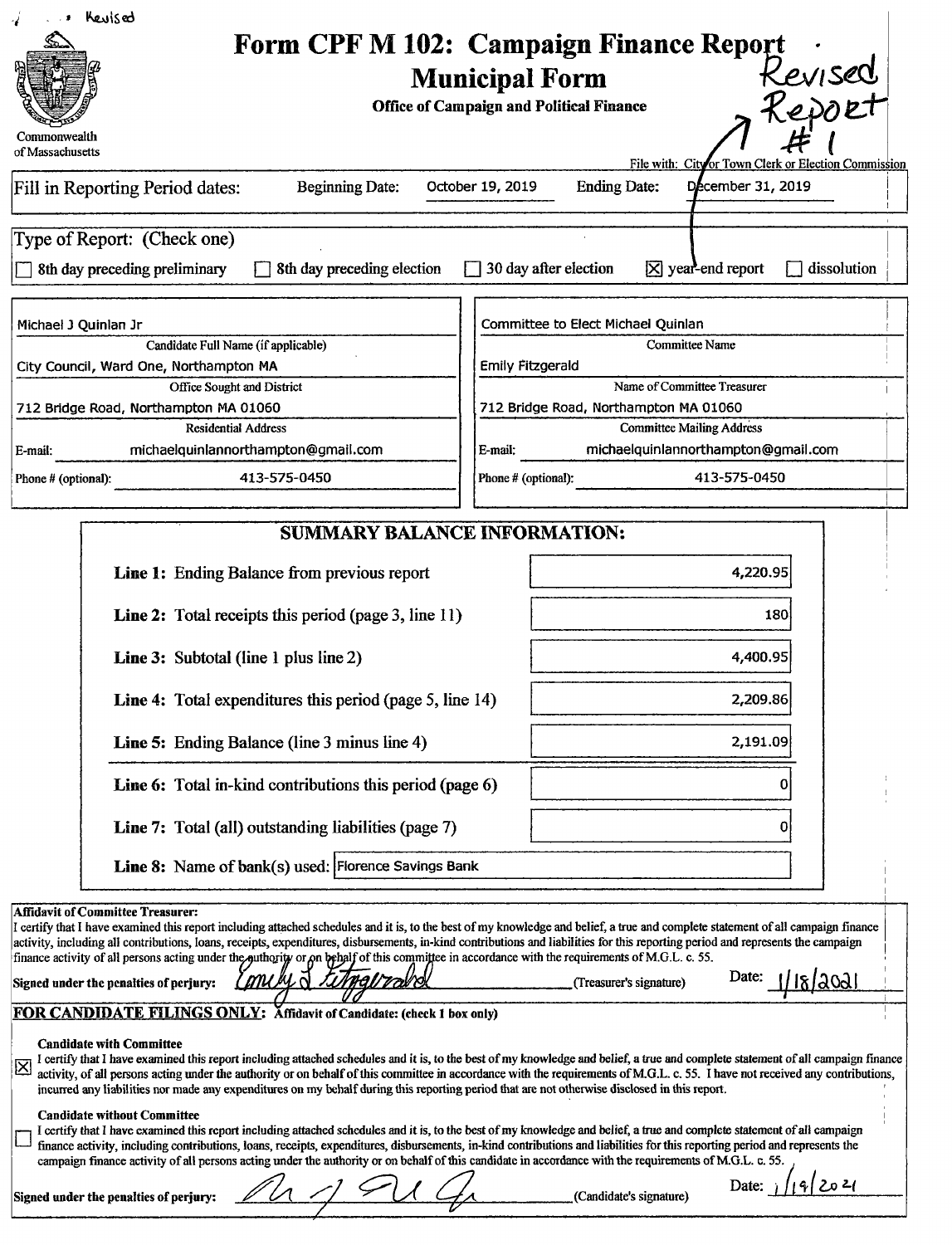## SCHEDULE A: RECEIPTS

M.G.L. c. 55 requires that the name and residential address be reported, in alphabetical order, for all receipts over \$50 in a calendar year. Committees must keep detailed accounts and records of all receipts, but need only itemize those receipts over \$50. In addition, the occupation and employer must be reported for all persons who contribute \$200 or more in a calendar year.

d

A" Schedule A: Receipts" attachment is available to complete, print and attach to this report, if additional pages are required to report all receipts. Please include your committee name and a page number on each page.)

| <b>Date Received</b> | <b>Name and Residential Address</b><br>(alphabetical listing required) | Amount | <b>Occupation &amp; Employer</b><br>(for contributions of \$200 or more) |
|----------------------|------------------------------------------------------------------------|--------|--------------------------------------------------------------------------|
|                      |                                                                        |        |                                                                          |
|                      |                                                                        |        |                                                                          |
|                      |                                                                        |        |                                                                          |
|                      |                                                                        |        |                                                                          |
|                      |                                                                        |        |                                                                          |
|                      |                                                                        |        |                                                                          |
|                      |                                                                        |        |                                                                          |
|                      |                                                                        |        |                                                                          |
|                      |                                                                        |        |                                                                          |
|                      |                                                                        |        |                                                                          |
|                      |                                                                        |        |                                                                          |
|                      |                                                                        |        |                                                                          |
|                      |                                                                        |        |                                                                          |
|                      |                                                                        |        |                                                                          |
|                      |                                                                        |        |                                                                          |
|                      |                                                                        |        |                                                                          |
|                      |                                                                        |        |                                                                          |
|                      |                                                                        |        |                                                                          |
|                      |                                                                        |        |                                                                          |
|                      |                                                                        |        |                                                                          |
|                      | Line 9: Total Receipts over \$50 (or listed above)                     | 0      |                                                                          |
|                      | Line 10: Total Receipts \$50 and under* (not listed above)             | 180    |                                                                          |
|                      | Line 11: TOTAL RECEIPTS IN THE PERIOD                                  | 180    | Enter on page 1, line 2                                                  |

<sup>\*</sup> If you have itemized receipts of \$50 and under, include them in line 9. Line 10 should include only those receipts not itemized above.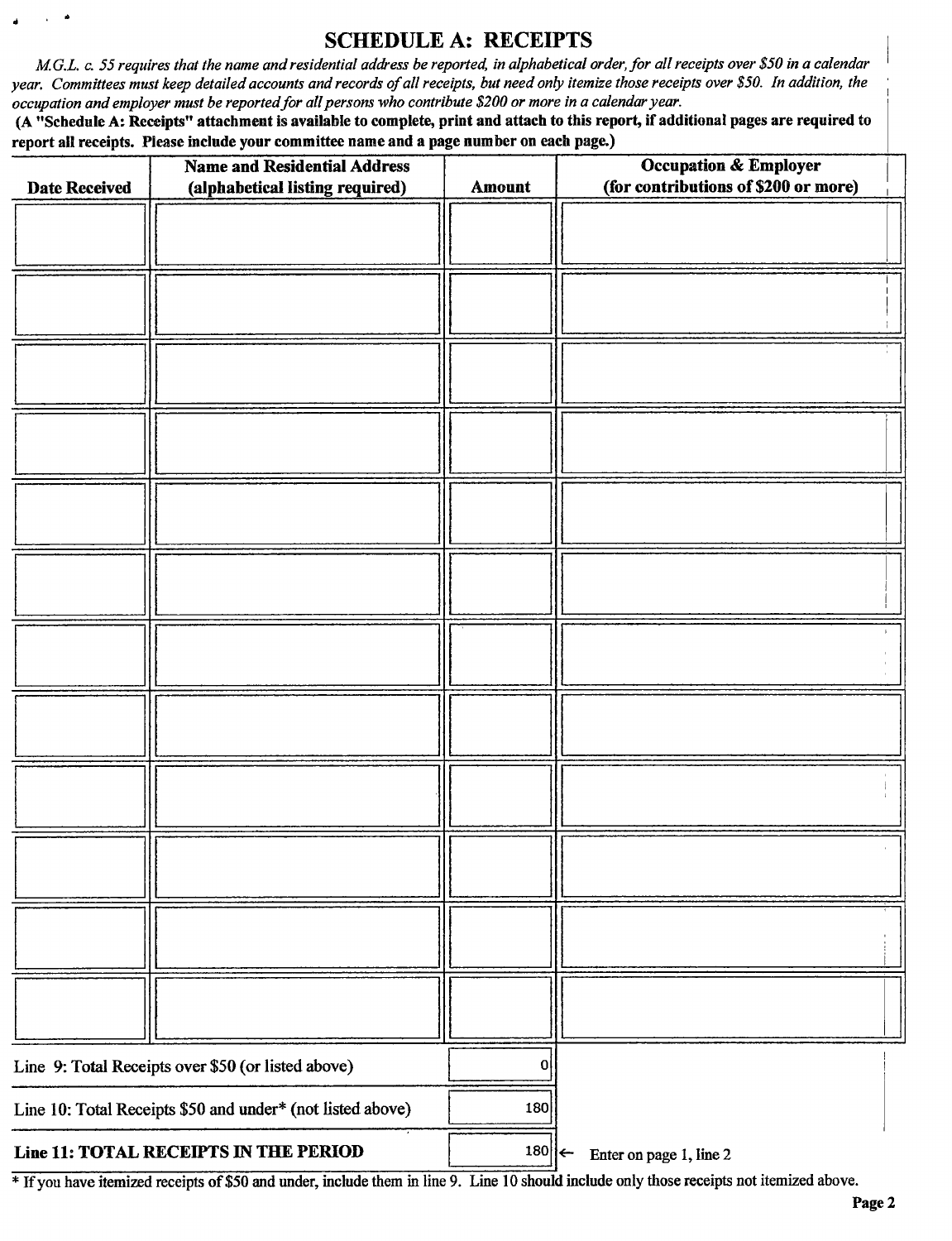# SCHEDULE B: EXPENDITURES

M.G.L. c. 55 requires committees to list, in alphabetical order, all expenditures over \$50 in a reporting period. Committees must keep detailed accounts and records of all expenditures, but need only itemize those over \$50. Expenditures \$50 and under may be added together, from committee records, and reported on line 13.

(A "Schedule B: Expenditures" attachment is available to complete, print and attach to this report, if additional pages are required to report all expenditures. Please include your committee name and a page number on each page.)

| <b>Date Paid</b> | To Whom Paid<br>(alphabetical listing) | <b>Address</b>                                                                  | <b>Purpose of Expenditure</b>                                                           | Amount   |
|------------------|----------------------------------------|---------------------------------------------------------------------------------|-----------------------------------------------------------------------------------------|----------|
| 10/23/2019       | Adams Direct Mail Services             | 99 Elm Street, Greenfield MA<br>01301                                           | Postage cost for bulk mailing                                                           | 434.42   |
| 11/4/2019        | Adams Direct Mail Services             | 99 Elm Street, Greenfield MA<br>01301                                           | Bulk mail service for pamphlet<br>(list conversion, barcode, &<br>direct image address) | 84.45    |
| 10/23/2019       | Collective Coppies and Leveller        | 93 Main Street, Florence MA<br>01062                                            | Postcard mailer for final<br>campaign push                                              | 582.52   |
| 10/29/2019       | Daily Hampshire Gazette                | 115 Conz Street, Northampton,<br>MA 01060                                       | Quarter page newspaper ad<br>11/1/19                                                    | 775.5    |
| 11/5/2019        | Sierra Grille                          | 41A Strong Ave, Northampton,<br>MA 0106                                         | Election night party (hordevours)                                                       | 196.59   |
| 12/19/2019       | United States Postal Service           | 37 Bridge Road, Northampton,<br>MA 01060                                        | yearly rental of PO Box                                                                 | 134      |
|                  |                                        |                                                                                 |                                                                                         |          |
|                  |                                        |                                                                                 |                                                                                         |          |
|                  |                                        |                                                                                 |                                                                                         |          |
|                  |                                        |                                                                                 |                                                                                         |          |
|                  |                                        |                                                                                 |                                                                                         |          |
|                  |                                        |                                                                                 |                                                                                         |          |
|                  |                                        | Line 12: Total Expenditures over \$50 (or listed above)                         |                                                                                         | 2,207.48 |
|                  |                                        | Line 13: Total Expenditures \$50 and under* (not listed above)                  |                                                                                         | 2.38     |
|                  |                                        | Enter on page 1, line $4 \rightarrow$ Line 14: TOTAL EXPENDITURES IN THE PERIOD |                                                                                         | 2,209.86 |

\* If you have itemized expenditures of \$50 and under, include them in line 12. Line 13 should include only those expenditures not itemized above. above. Page  $\frac{1}{3}$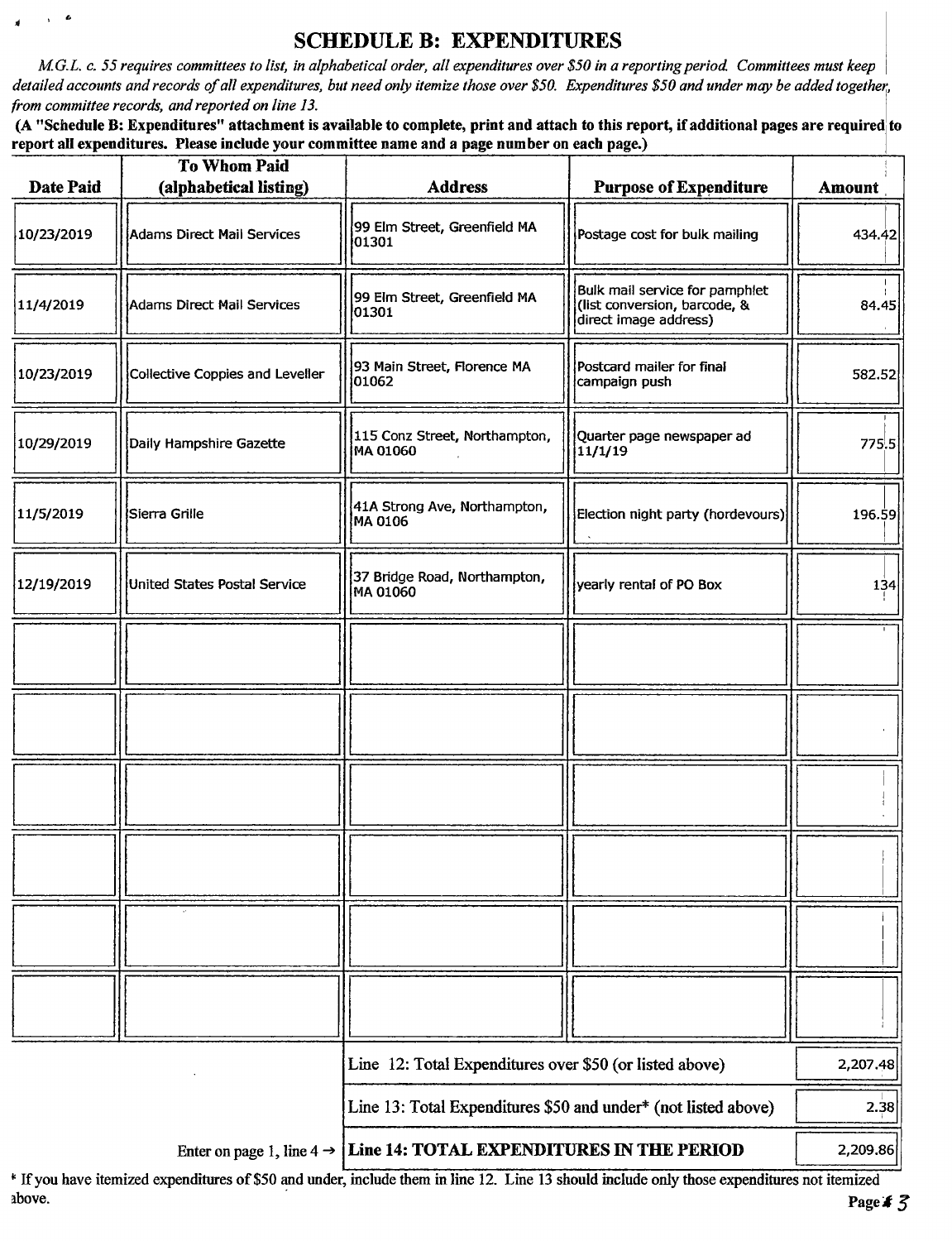| Kevised                                                                                                                                                                                                                        | Revised                                                                                                                                                                                                                                                                                                                                                         |  |  |  |
|--------------------------------------------------------------------------------------------------------------------------------------------------------------------------------------------------------------------------------|-----------------------------------------------------------------------------------------------------------------------------------------------------------------------------------------------------------------------------------------------------------------------------------------------------------------------------------------------------------------|--|--|--|
|                                                                                                                                                                                                                                | Form CPF M 102: Campaign Finance Report Report #2                                                                                                                                                                                                                                                                                                               |  |  |  |
|                                                                                                                                                                                                                                | <b>Municipal Form</b>                                                                                                                                                                                                                                                                                                                                           |  |  |  |
| RESERVE TO BE A RESERVED TO BE A RESERVED ON THE RESERVED OF THE RESERVED OF THE RESERVED OF THE RESERVED OF THE RESERVED OF THE RESERVED OF THE RESERVED OF THE RESERVED OF THE RESERVED OF THE RESERVED OF THE RESERVED OF T | <b>Office of Campaign and Political Finance</b>                                                                                                                                                                                                                                                                                                                 |  |  |  |
| of Massachusetts                                                                                                                                                                                                               | File with City or Town Clerk or Election Commission                                                                                                                                                                                                                                                                                                             |  |  |  |
| Fill in Reporting Period dates:<br>Beginning Date                                                                                                                                                                              | $\left\{\n \begin{array}{c}\n \text{October: } 18, 2019 \\ \text{CITY CLERKG OFFICE}\n \hline\n \text{MOBTHAMBTCK, MA O1060}\n \end{array}\n\right.$<br><b>Ending Date:</b><br>January 1, 2019                                                                                                                                                                  |  |  |  |
|                                                                                                                                                                                                                                |                                                                                                                                                                                                                                                                                                                                                                 |  |  |  |
| Type of Report: (Check one)                                                                                                                                                                                                    |                                                                                                                                                                                                                                                                                                                                                                 |  |  |  |
|                                                                                                                                                                                                                                | $\Box$ 8th day preceding preliminary $\boxtimes$ 8th day proceding election $\Box$ 30 day after election $\Box$ year-end report $\Box$ dissolution                                                                                                                                                                                                              |  |  |  |
| Michael J Quinlan Jr                                                                                                                                                                                                           | Committee to Elect Michael Quinlan                                                                                                                                                                                                                                                                                                                              |  |  |  |
| Candidate Full Name (if applicable)                                                                                                                                                                                            | Committee Name                                                                                                                                                                                                                                                                                                                                                  |  |  |  |
| City Council, Ward One, Northampton MA<br>Office Sought and District                                                                                                                                                           | $\vert$ Emily Fitzgerald<br>Name of Committee Treasurer                                                                                                                                                                                                                                                                                                         |  |  |  |
| 712 Bridge Road, Northampton MA 01060                                                                                                                                                                                          | 712 Bridge Road, Northampton MA 01060                                                                                                                                                                                                                                                                                                                           |  |  |  |
| <b>Residential Address</b><br>michaelquinlannorthampton@gmail.com<br>E-mail:                                                                                                                                                   | <b>Committee Mailing Address</b><br>michaelquinlannorthampton@gmail.com<br>E-mail:                                                                                                                                                                                                                                                                              |  |  |  |
| 413-575-0450<br>Phone # (optional):                                                                                                                                                                                            | 413-575-0450<br>Phone # (optional):                                                                                                                                                                                                                                                                                                                             |  |  |  |
|                                                                                                                                                                                                                                |                                                                                                                                                                                                                                                                                                                                                                 |  |  |  |
|                                                                                                                                                                                                                                | SUMMARY BALANCE INFORMATION:                                                                                                                                                                                                                                                                                                                                    |  |  |  |
| Line 1: Ending Balance from previous report                                                                                                                                                                                    |                                                                                                                                                                                                                                                                                                                                                                 |  |  |  |
| <b>Line 2:</b> Total receipts this period (page 3, line 11)                                                                                                                                                                    | 6,391.63                                                                                                                                                                                                                                                                                                                                                        |  |  |  |
|                                                                                                                                                                                                                                |                                                                                                                                                                                                                                                                                                                                                                 |  |  |  |
| <b>Line 3:</b> Subtotal (line 1 plus line 2)                                                                                                                                                                                   | 6,391.63                                                                                                                                                                                                                                                                                                                                                        |  |  |  |
| Line 4: Total expenditures this period (page 5, line 14)                                                                                                                                                                       | 2,170.68                                                                                                                                                                                                                                                                                                                                                        |  |  |  |
| Line 5: Ending Balance (line 3 minus line 4)                                                                                                                                                                                   | 4,220.95                                                                                                                                                                                                                                                                                                                                                        |  |  |  |
| Line 6: Total in-kind contributions this period (page 6)                                                                                                                                                                       |                                                                                                                                                                                                                                                                                                                                                                 |  |  |  |
| Line 7: Total (all) outstanding liabilities (page 7)                                                                                                                                                                           |                                                                                                                                                                                                                                                                                                                                                                 |  |  |  |
|                                                                                                                                                                                                                                |                                                                                                                                                                                                                                                                                                                                                                 |  |  |  |
| <b>Line 8:</b> Name of bank(s) used: Florence Savings Bank                                                                                                                                                                     |                                                                                                                                                                                                                                                                                                                                                                 |  |  |  |
| Affidavit of Committee Treasurer:                                                                                                                                                                                              | I certify that I have examined this report including attached schedules and it is, to the best of my knowledge and belief, a true and complete statement of all campaign finance                                                                                                                                                                                |  |  |  |
| finance activity of all persons acting under the quthority or on behalf of this committee in accordance with the requirements of M.G.L. c. 55.                                                                                 | activity, including all contributions, loans, receipts, expenditures, disbursements, in-kind contributions and liabilities for this reporting period and represents the campaign                                                                                                                                                                                |  |  |  |
| Signed under the penalties of perjury: Land by difficiency of                                                                                                                                                                  | 1/18/3021<br>(Treasurer's signature)                                                                                                                                                                                                                                                                                                                            |  |  |  |
| FOR CANDIDATE FILINGS ONLY: Afridavit of Candidate: (check 1 box only)                                                                                                                                                         |                                                                                                                                                                                                                                                                                                                                                                 |  |  |  |
| <b>Candidate with Committee</b>                                                                                                                                                                                                |                                                                                                                                                                                                                                                                                                                                                                 |  |  |  |
| incurred any liabilities nor made any expenditures on my behalf during this reporting period that are not otherwise disclosed in this report.                                                                                  | I certify that I have examined this report including attached schedules and it is, to the best of my knowledge and belief, a true and complete statement of all campaign finance activity, of all persons acting under the aut                                                                                                                                  |  |  |  |
| <b>Candidate without Committee</b>                                                                                                                                                                                             |                                                                                                                                                                                                                                                                                                                                                                 |  |  |  |
|                                                                                                                                                                                                                                | I certify that I have examined this report including attached schedules and it is, to the best of my knowledge and belief, a true and complete statement of all campaign<br>$\perp$ finance activity, including contributions, loans, receipts, expenditures, disbursements, in-kind contributions and liabilities for this reporting period and represents the |  |  |  |
|                                                                                                                                                                                                                                | campaign finance activity of all persons acting under the authority or on behalf of this candidate in accordance with the requirements of M.G.L. c. 55.<br>Date: $1/19/202/$                                                                                                                                                                                    |  |  |  |
| Signed under the penalties of perjury:                                                                                                                                                                                         | Candidate's signature)                                                                                                                                                                                                                                                                                                                                          |  |  |  |
|                                                                                                                                                                                                                                |                                                                                                                                                                                                                                                                                                                                                                 |  |  |  |
|                                                                                                                                                                                                                                |                                                                                                                                                                                                                                                                                                                                                                 |  |  |  |
|                                                                                                                                                                                                                                |                                                                                                                                                                                                                                                                                                                                                                 |  |  |  |
|                                                                                                                                                                                                                                |                                                                                                                                                                                                                                                                                                                                                                 |  |  |  |
|                                                                                                                                                                                                                                |                                                                                                                                                                                                                                                                                                                                                                 |  |  |  |
|                                                                                                                                                                                                                                |                                                                                                                                                                                                                                                                                                                                                                 |  |  |  |
|                                                                                                                                                                                                                                |                                                                                                                                                                                                                                                                                                                                                                 |  |  |  |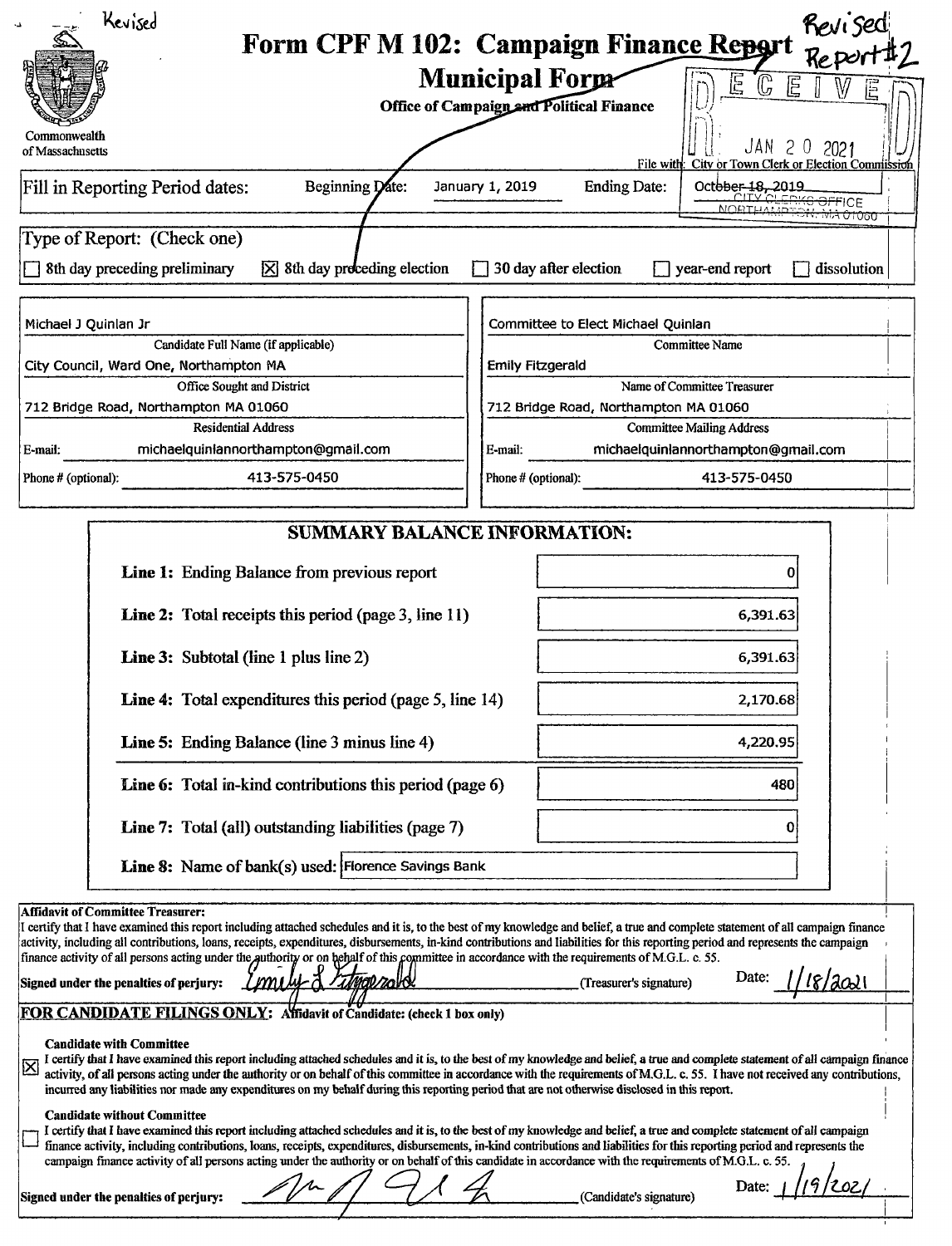### SCHEDULE A: RECEIPTS

M.G.L. c. 55 requires that the name and residential address be reported, in alphabetical order, for all receipts over \$50 in a calendar year. Committees must keep detailed accounts and records of all receipts, but need only itemize those receipts over \$50. In addition, the occupation and employer must be reported for all persons who contribute\$ 200 or more in a calendar year.

 $\sim$  100

A" Schedule A: Receipts" attachment is available to complete, print and attach to this report, if additional pages are required to report all receipts. Please include your committee name and a page number on each page.)

| <b>Date Received</b> | <b>Name and Residential Address</b><br>(alphabetical listing required)    | <b>Amount</b> | <b>Occupation &amp; Employer</b><br>(for contributions of \$200 or more) |
|----------------------|---------------------------------------------------------------------------|---------------|--------------------------------------------------------------------------|
| 7/3/19               | Agnam Gwen 50 Finn Street, Northampton,<br>MA 01060                       | 100           |                                                                          |
| 7/ 15/ 2019          | Berneche- Stiles, Jennifer 63 Ridgewood<br>Terrace, Northampton, MA 01060 | 75            |                                                                          |
| 7/ 27/ 2019          | Berneche- Stiles, Jennifer 63 Ridgewood<br>Terrace, Northampton, MA 01060 | 50            |                                                                          |
| 8/ 13/ 2019          | Bove, David 40 Adair Road, Brighton MA<br>02135                           | 100           |                                                                          |
| 8/25/2019            | Carney, Maureen 13 Church Steet,<br>Northampton MA 01060                  | 100           |                                                                          |
| 7/ 15/ 2019          | Charette, Robert 23 Stilson Avenue,<br>Florence, MA 01062                 | 100           |                                                                          |
| 7/15/2019            | Cross, Joseph 37 Manhan Street,<br>Northampton, MA 01060                  | 100           |                                                                          |
| 7/ 15/ 2019          | Ferry, Michael PO BOX 922, Northampton,<br>MA 01061                       | 100           |                                                                          |
| 7/3/2019             | Fine, Judith 28 Perkins Ave, Northampton,<br>MA 01060                     | 100           |                                                                          |
| 7/ 3/ 2019           | Foote, Judith 3 Taylor Heights, Montague<br>MA 01351                      | 100           |                                                                          |
| 9/ 16/ 2019          | Goggins, Patrick 20 Bridge Rd, Bear Hill<br>10, Northampton, MA 01060     |               | 250   Realtor, Goggins Real Estate                                       |
| 8/19/2019            | Goldblatt, Dean 53 Blackberry Lane,<br>Northampton, MA 01060              | 150           |                                                                          |
|                      | Line 9: Total Receipts over \$50 (or listed above)                        | 4,031.63      |                                                                          |
|                      | Line 10: Total Receipts \$50 and under* (not listed above)                | 2,360         |                                                                          |
|                      | Line 11: TOTAL RECEIPTS IN THE PERIOD                                     | 6,391.63      | Enter on page 1, line 2                                                  |

If you have itemized receipts of\$50 and under, include them in line 9. Line <sup>10</sup> should include only those receipts not itemized above.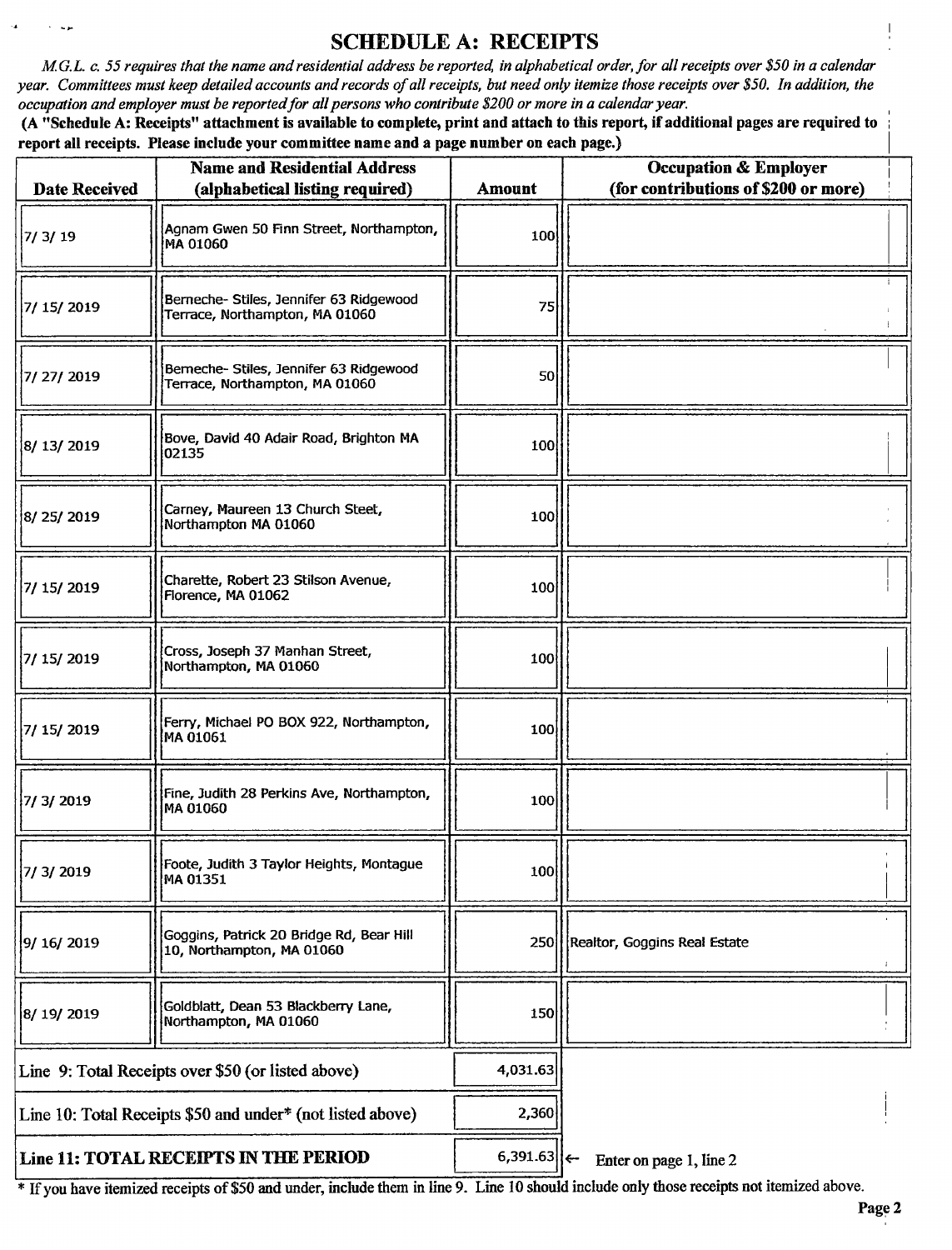#### SCHEDULE A: RECEIPTS (continued)

 $\bar{\omega}_\mathrm{f}$ 

 $\sim$   $\sim$ 

| <b>Date Received</b> | <b>Name and Residential Address</b><br>(alphabetical listing required) | <b>Amount</b> | <b>Occupation &amp; Employer</b><br>(for contributions of \$200 or more) |
|----------------------|------------------------------------------------------------------------|---------------|--------------------------------------------------------------------------|
| 9/ 8/ 19             | Griggs, Alfred 1 Roundhouse Piazza Suite<br>302, Northampton MA 01060  | 100           |                                                                          |
| 7/27/2019            | Grimaldi, Nicholas 27 Rick Drive, Florence,<br>MA 01062                | 50            |                                                                          |
| 9/24/19              | Grimaldi, Nicholas 27 Rick Drive, Florence,<br>MA 01062                | 50            |                                                                          |
| 9/ 8/ 19             | Harlow Builders, 336 Coles Meadow Road,<br>Northampton, MA 01060       | 100           |                                                                          |
| 10/15/19             | Harlow, Pamela 336 Coles Meadow Road,<br>Northampton, MA 01060         | 100           |                                                                          |
| 7/ 15/ 2019          | Heafey, Brian 76 Blackberry Lane,<br>Northampton, MA 01060             | 100           |                                                                          |
| 9/11/19              | Kohrman, Hanne and James 108 Marian<br>Street, Northampton, MA 01060   | 100           |                                                                          |
| 7/ 16/ 2019          | Martino, Sue 39 Settright Road, South<br>Deerfield MA 01373            | 100           |                                                                          |
| 9/ 16/ 2019          | Ostberg, Robert 351 Pleasant Street,<br>Northampton MA 01060           |               | 250 Financial Planner, Ostberg and Associates                            |
| 7/ 11/ 2019          | Prashad, Vijay 281 Prospect Street,<br>Northampton, MA 01060           | 100           |                                                                          |
| 7/ 7/ 2019           | Quinlan Jr, Michael 712 Bridge Road,<br>Northampton MA 01060           |               | 53.38 Fine Wine Buyer, Table & Vine/ Big Y World Class                   |
| 6/18/2019            | Quinlan Jr, Michael 712 Bridge Road,<br>Northampton MA 01060           |               | 54.19 Fine Wine Buyer, Table & Vine/ Big Y World Class                   |
| 6/30/2019            | Quinlan Jr, Michael 712 Bridge Road,<br>Northampton MA 01060           | 77            | Fine Wine Buyer, Table & Vine/ Big Y World Class                         |
|                      | Line 9: Total Receipts over \$50 (or listed above)                     | 4,031.63      |                                                                          |
|                      | Line 10: Total Receipts \$50 and under* (not listed above)             | 2,360         |                                                                          |
|                      | Line 11: TOTAL RECEIPTS IN THE PERIOD                                  | 6,391.63      | Enter on page 1, line 2                                                  |

<sup>1</sup> If you have itemized receipts of \$50 and under, include them in line 9. Line 10 should include only those receipts not itemized above.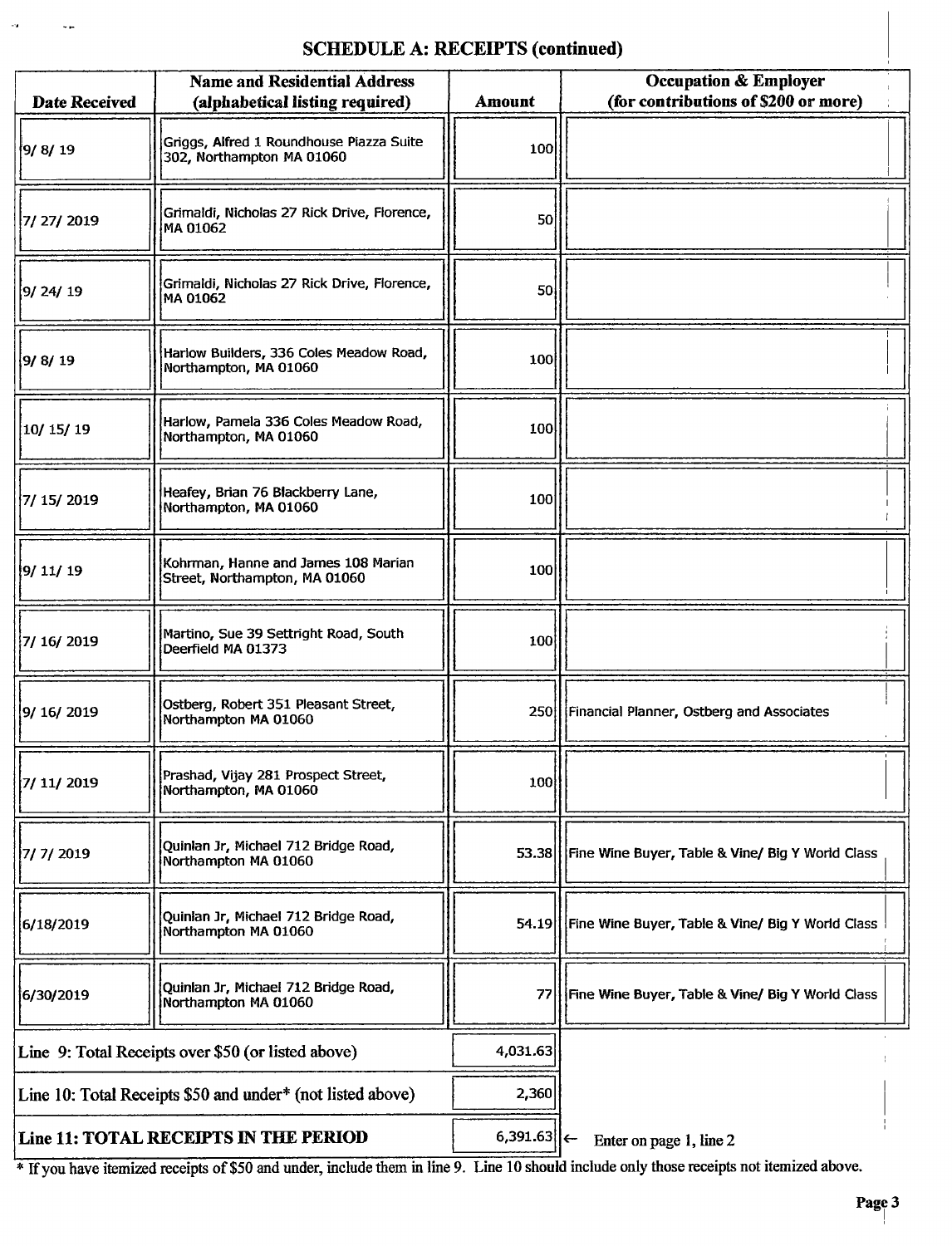# SCHEDULE A: RECEIPTS (continued)

 $\sim$  as

|                      | <b>Name and Residential Address</b>                                       |               | <b>Occupation &amp; Employer</b>                                         |
|----------------------|---------------------------------------------------------------------------|---------------|--------------------------------------------------------------------------|
| <b>Date Received</b> | (alphabetical listing required)                                           | <b>Amount</b> | (for contributions of \$200 or more)                                     |
| 6/20/2019            | Quinlan Jr, Michael 712 Bridge Road,<br>Northampton MA 01060              | 100           | Fine Wine Buyer, Table& Vine/ Big Y World Class<br>Markets               |
| 6/29/2019            | Quinlan Jr, Michael 712 Bridge Road,<br>Northampton MA 01060              |               | 222.06 Fine Wine Buyer, Table& Vine/ Big Y World Class<br><b>Markets</b> |
| 7/4/2019             | Quinlan Sr, Michael 22 Porneroy Meadow<br>Road, Unit 6, Southampton 01073 | 200           | <b>Retired</b>                                                           |
| 10/4/2019            | Robinson, Matt 43 Overlook Drive Marlboro<br><b>MA 01752</b>              | 100           |                                                                          |
| 7/20/2019            | Shea, Gwen 7937 SE Peppercorn CT, Hobe<br>Sound FL 33455                  | 200           | Retired                                                                  |
| 7/3/2019             | Sullivan, Meaghan 35 Market Street,<br>Northampton, MA 01060              | 100           |                                                                          |
| 8/16/2019            | van der Veen, Elizabeth, 33 Conifer Hill,<br>Plymouth MA 02360            |               | 250 Sales Manager, Tri-Vin                                               |
| 7/15/2019            | Welch III, Edward 32 Maynard Road,<br>Northampton, MA 01060               | 100           |                                                                          |
| 7/23/2019            | Welch Jr, Edward 26 Crescent St, Apt G2,<br>Northampton, MA 01060         | 100           |                                                                          |
| 7/15/2019            | Whalen, Peter 35 Norfolk Avenue,<br>Northampton, MA 01060                 | 100           |                                                                          |
|                      |                                                                           |               |                                                                          |
|                      |                                                                           |               |                                                                          |
|                      |                                                                           |               |                                                                          |
|                      | Line 9: Total Receipts over \$50 (or listed above)                        | 4,031.63      |                                                                          |
|                      | Line 10: Total Receipts \$50 and under* (not listed above)                | 2,360         |                                                                          |
|                      | Line 11: TOTAL RECEIPTS IN THE PERIOD                                     | 6,391.63      | $\leftarrow$<br>Enter on page 1, line 2                                  |

If you have itemized receipts of\$ <sup>50</sup> and under, include them in line 9. Line <sup>10</sup> should include only those receipts not itemized above.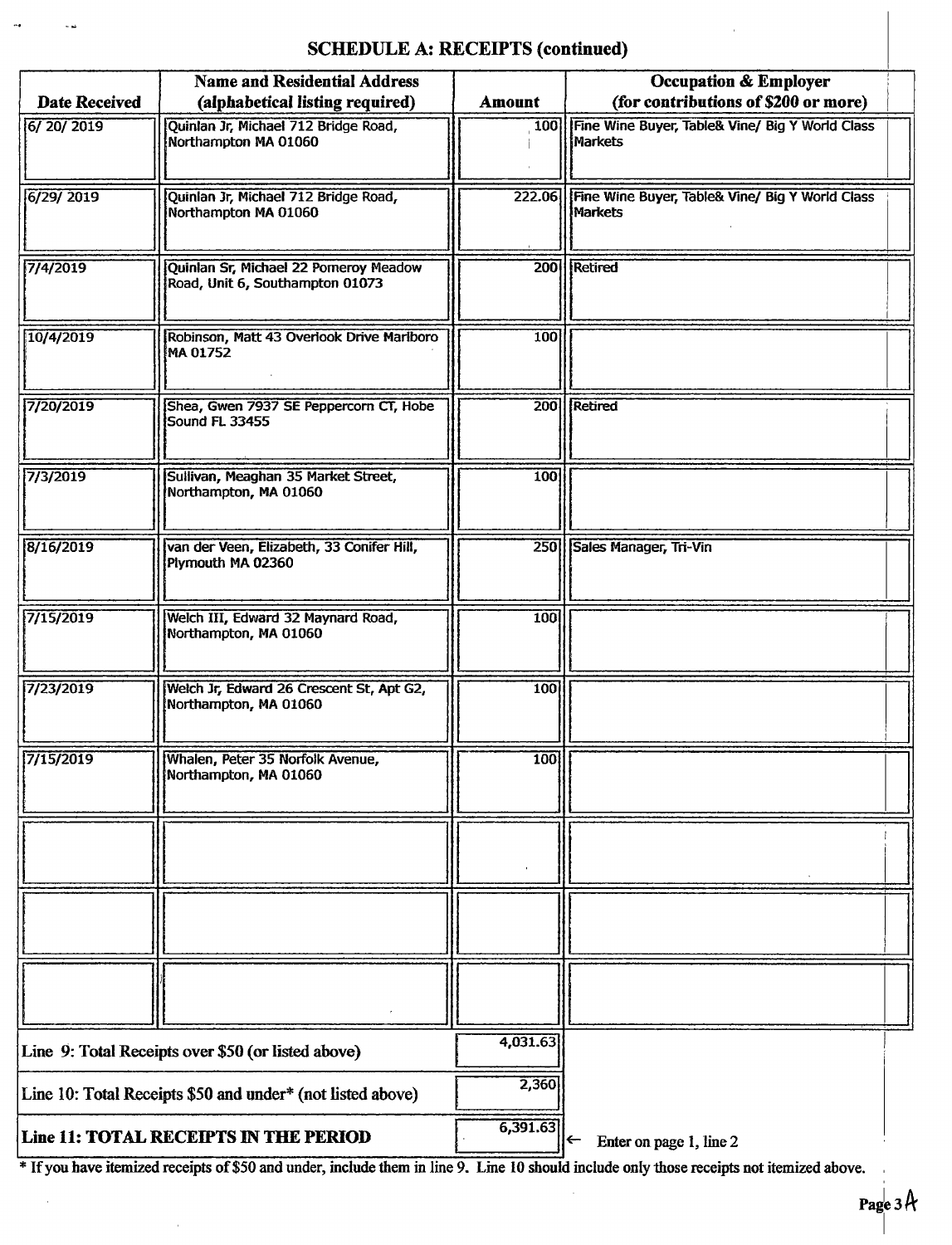# SCHEDULE B: EXPENDITURES

M.G.L. c. 55 requires committees to list, in alphabetical order, all expenditures over \$50 in a reporting period. Committees must keep detailed accounts and records of all expenditures, but need only itemize those over \$50. Expenditures \$50 and under may be added together, from committee records, and reported on line 13.

A" Schedule B: Expenditures" attachment is available to complete, print and attach to this report, ifadditional pages are required to report all expenditures. Please include your committee name and a page number on each page.)

|                              | To Whom Paid                              |                                                                                                              |                                                                                                                                                                                                                                                                                                                                                                                      |          |
|------------------------------|-------------------------------------------|--------------------------------------------------------------------------------------------------------------|--------------------------------------------------------------------------------------------------------------------------------------------------------------------------------------------------------------------------------------------------------------------------------------------------------------------------------------------------------------------------------------|----------|
| Date Paid                    | (alphabetical listing)                    | <b>Address</b>                                                                                               | Purpose of Expenditure   Amount                                                                                                                                                                                                                                                                                                                                                      |          |
| 6/30/19                      | Big Y World Class Market                  | 136 N. King Street,<br>Northampton MA 01060                                                                  | 7 books of stamps for Campaign<br>Kick off part mailing                                                                                                                                                                                                                                                                                                                              |          |
| 9/ 24/ 19                    | <b>Bluehost</b>                           |                                                                                                              | 1500 North Priest Drive, Suite<br>200, 2nd Floor, Tempe AZ 85281 domain name, privacy, and site                                                                                                                                                                                                                                                                                      | 131.04   |
| 6/ 18/ 19                    | Collective Copies and Leveller            | [100 Pamphlets for Street, Florence MA 100   100 Pamphlets for Door<br>101062                                | <b>knocking</b>                                                                                                                                                                                                                                                                                                                                                                      | 54.19    |
| 8/30/19                      | Collective Copies and Leveller            | $\frac{1}{2}$ 93 Main Street, Florence MA 100 $\frac{1}{2}$ Larger sized posters for sign<br>$ 01062\rangle$ | holding                                                                                                                                                                                                                                                                                                                                                                              | 82.34    |
| $\left 10/8/19\right\rangle$ | Collective Copies and Leveller            | [93 Main Street, Florence MA 100   Small note cards, for<br>01062                                            | $\left \right $ recanvasing                                                                                                                                                                                                                                                                                                                                                          | 87.39    |
| 7/ 13/ 19                    | Collective Copies and Leveller            | $\frac{1}{2}$ 93 Main Street, Florence MA 100 $\frac{1}{2}$ 1000 trifold pamphlets for<br>  01062            | advertising                                                                                                                                                                                                                                                                                                                                                                          | 348.5    |
| 9/ 3/ 19                     | Toollective Copies and Leveller    201062 |                                                                                                              | 93 Main Street, Florence MA 100    Additional 1000 pamphlets for<br>  door knocking                                                                                                                                                                                                                                                                                                  | 582.26   |
| 7/ 10/ 19                    | Delivery Signs LLC                        | $\left\vert \left\vert \right\vert$ 40 W. Crystal Lake Street #<br>100, Orlando, FL 32806                    | <b>Printing/</b> creation of yard signs                                                                                                                                                                                                                                                                                                                                              |          |
| 9/ 11/ 19                    | Harlow Builders                           | 336 Coles Meadow Road,<br>Northampton MA 01060                                                               | Refund Campaign Contribution                                                                                                                                                                                                                                                                                                                                                         |          |
| 6/29/19                      | Paradise Copies                           | 21 Conz Street, Northampton   Donation Envelopes and<br>  MA 01060<br>  invitations to kickoff party         |                                                                                                                                                                                                                                                                                                                                                                                      | 222.06   |
| 6/26/19                      | United States Postal Service              | 37 Bridge Road, Northampton,   Open PO Box to receive<br>  MA 01060                                          |                                                                                                                                                                                                                                                                                                                                                                                      |          |
| 7/7/19                       | Wacky Buttons, Inc.                       |                                                                                                              | الموارد الموارد الموارد الموارد الموارد الموارد الموارد الموارد الموارد الموارد الموارد الموارد الموارد الموار<br>ويستمر المستقل الموارد الموارد الموارد الموارد الموارد الموارد الموارد الموارد الموارد الموارد الموارد الموارد                                                                                                                                                     | 53.38    |
|                              |                                           | Line 12: Total Expenditures over \$50 (or listed above)                                                      |                                                                                                                                                                                                                                                                                                                                                                                      | 2,005.16 |
|                              |                                           |                                                                                                              |                                                                                                                                                                                                                                                                                                                                                                                      |          |
|                              |                                           |                                                                                                              | Line 13: Total Expenditures \$50 and under* (not listed above)                                                                                                                                                                                                                                                                                                                       | 165.52   |
|                              |                                           | Enter on page 1, line $4 \rightarrow$ Line 14: TOTAL EXPENDITURES IN THE PERIOD                              | $\overline{1}$ $\overline{1}$ $\overline{1}$ $\overline{1}$ $\overline{1}$ $\overline{1}$ $\overline{1}$ $\overline{1}$ $\overline{1}$ $\overline{1}$ $\overline{1}$ $\overline{1}$ $\overline{1}$ $\overline{1}$ $\overline{1}$ $\overline{1}$ $\overline{1}$ $\overline{1}$ $\overline{1}$ $\overline{1}$ $\overline{1}$ $\overline{1}$ $\overline{1}$ $\overline{1}$ $\overline{$ | 2,170.68 |

If you have itemized expenditures of\$50 and under, include them in line 12. Line <sup>13</sup> should include only those expenditures not itemized above. **Page** 4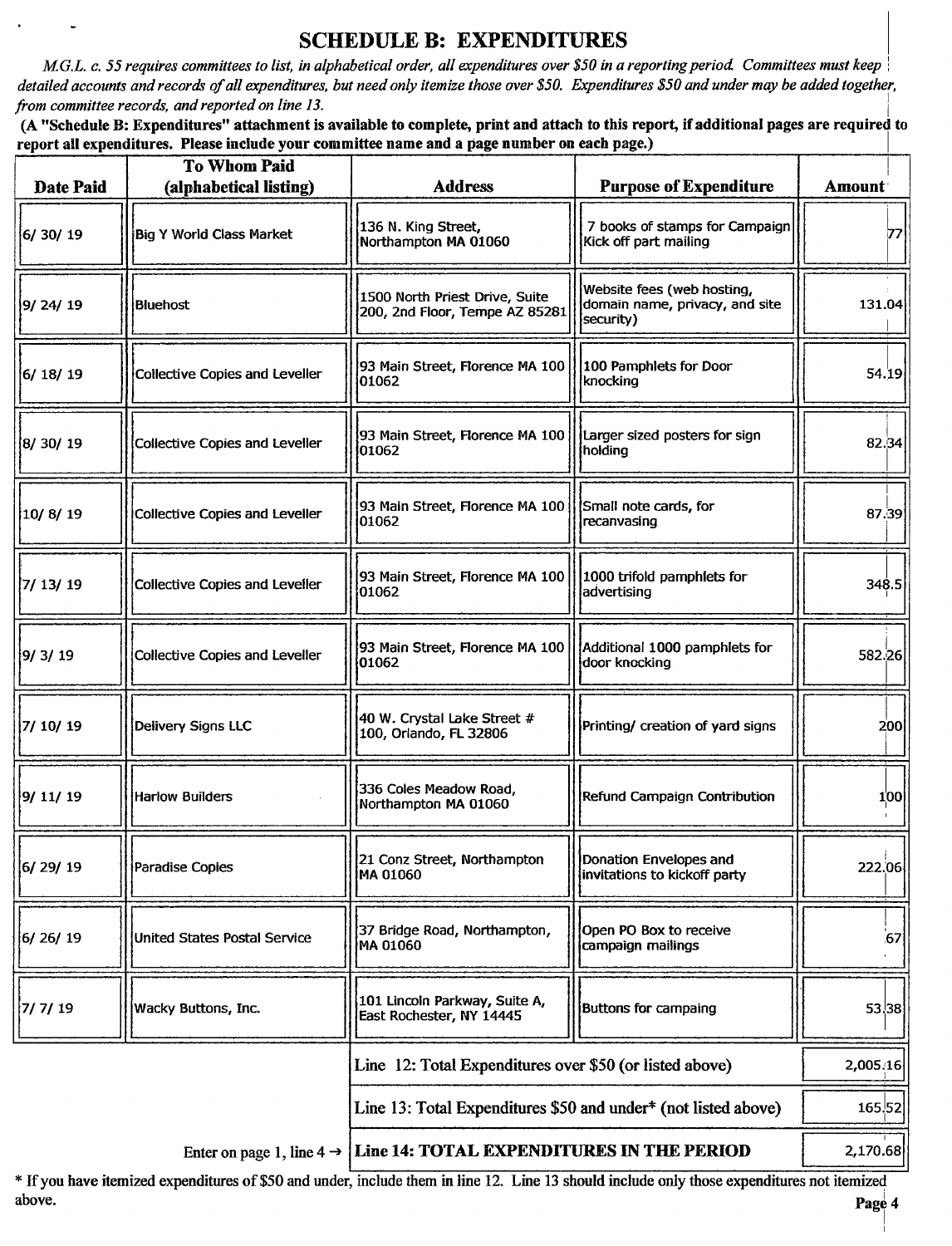#### SCHEDULE B: EXPENDITURES (continued)

 $\ddot{\phantom{0}}$ 

| Date Paid                                                | To Whom Paid<br>(alphabetical listing) | <b>Address</b> | <b>Purpose of Expenditure</b> | Amount |
|----------------------------------------------------------|----------------------------------------|----------------|-------------------------------|--------|
|                                                          |                                        |                |                               |        |
|                                                          |                                        |                |                               |        |
|                                                          |                                        |                |                               |        |
|                                                          |                                        |                |                               |        |
|                                                          |                                        |                |                               |        |
|                                                          |                                        |                |                               |        |
|                                                          |                                        |                |                               |        |
|                                                          |                                        |                |                               |        |
|                                                          |                                        |                |                               |        |
|                                                          |                                        |                |                               |        |
|                                                          |                                        |                |                               |        |
|                                                          |                                        |                |                               |        |
|                                                          |                                        |                |                               |        |
|                                                          |                                        |                |                               |        |
|                                                          |                                        |                |                               |        |
|                                                          |                                        |                |                               |        |
|                                                          |                                        |                |                               |        |
|                                                          |                                        |                |                               |        |
|                                                          |                                        |                |                               |        |
|                                                          |                                        |                |                               |        |
|                                                          |                                        |                |                               |        |
|                                                          |                                        |                |                               |        |
|                                                          |                                        |                |                               |        |
|                                                          |                                        |                |                               |        |
|                                                          |                                        |                |                               |        |
|                                                          |                                        |                |                               |        |
|                                                          |                                        |                |                               |        |
|                                                          |                                        |                |                               |        |
|                                                          |                                        |                |                               |        |
| Line 12: Expenditures over \$50 (or listed above)        |                                        |                |                               |        |
| Line 13: Expenditures \$50 and under* (not listed above) |                                        |                |                               |        |
|                                                          |                                        |                |                               |        |

Enter on page 1, line  $4 \rightarrow$  Line 14: TOTAL EXPENDITURES IN THE PERIOD

If you have itemized expenditures of\$50 and under, include them in line 12. Line <sup>13</sup> should include only those expenditures not itemized above.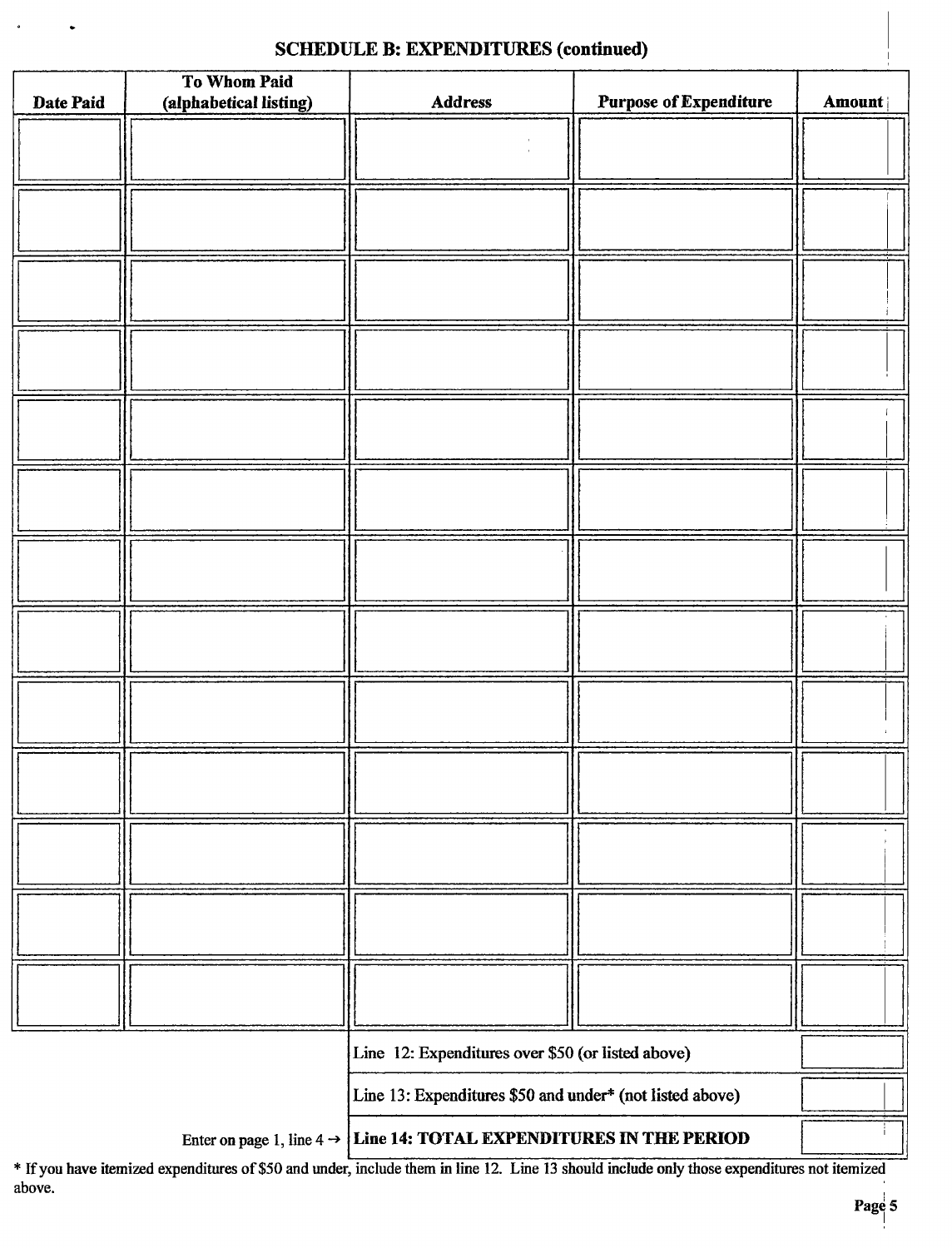# SCHEDULE C: " IN-KIND" CONTRIBUTIONS

Please itemize contributors who have made in-kind contributions of more than \$50. In-kind contributions \$50 and under may be added together from the committee's records and included in line 16 on page 1.

| <b>Date Received</b>                                           | From Whom Received*                                                              | <b>Residential Address</b>                                 | <b>Description of Contribution</b>                                                   | <b>Value</b> |
|----------------------------------------------------------------|----------------------------------------------------------------------------------|------------------------------------------------------------|--------------------------------------------------------------------------------------|--------------|
| 7/ 15/ 19                                                      | Jay Czelusniak<br>Funeral Director, Czelusniak<br>Funeral Home                   | 142 Prospect St, Northampton<br>01060                      | Beer, wine, non alcholic drinks<br>and Hors D'Oeuvres for<br>campaign kick off party | 200          |
| 7/15/19                                                        | Mikala Hammonds<br>Retail Business owner, Thelo<br>Home and Modern Wellness<br>脳 | 142 Prospect St, Northampton<br>01060                      | Beer, wine, non alcholic drinks<br>and Hors D'Oeuvres for<br>campaign kick off party | 200          |
|                                                                |                                                                                  |                                                            |                                                                                      |              |
|                                                                |                                                                                  |                                                            |                                                                                      |              |
|                                                                |                                                                                  |                                                            |                                                                                      |              |
|                                                                |                                                                                  |                                                            |                                                                                      |              |
|                                                                |                                                                                  |                                                            |                                                                                      |              |
|                                                                |                                                                                  |                                                            |                                                                                      |              |
|                                                                |                                                                                  |                                                            |                                                                                      |              |
|                                                                |                                                                                  |                                                            |                                                                                      |              |
|                                                                |                                                                                  |                                                            |                                                                                      |              |
|                                                                |                                                                                  |                                                            |                                                                                      |              |
|                                                                |                                                                                  | Line 15: In-Kind Contributions over \$50 (or listed above) | 400                                                                                  |              |
| Line 16: In-Kind Contributions \$50 & under (not listed above) |                                                                                  |                                                            | 80                                                                                   |              |
|                                                                | ARITH THEITIARE                                                                  |                                                            |                                                                                      |              |

Enter on page 1, line  $6 \rightarrow$  Line 17: TOTAL IN-KIND CONTRIBUTIONS

\* If an in-kind contribution is received from a person who contributes more than \$50 in a calendar year, you must report the name and address of the contributor; in addition, if the contribution is \$200 or more, you must also report the contributor's occupation and employer.